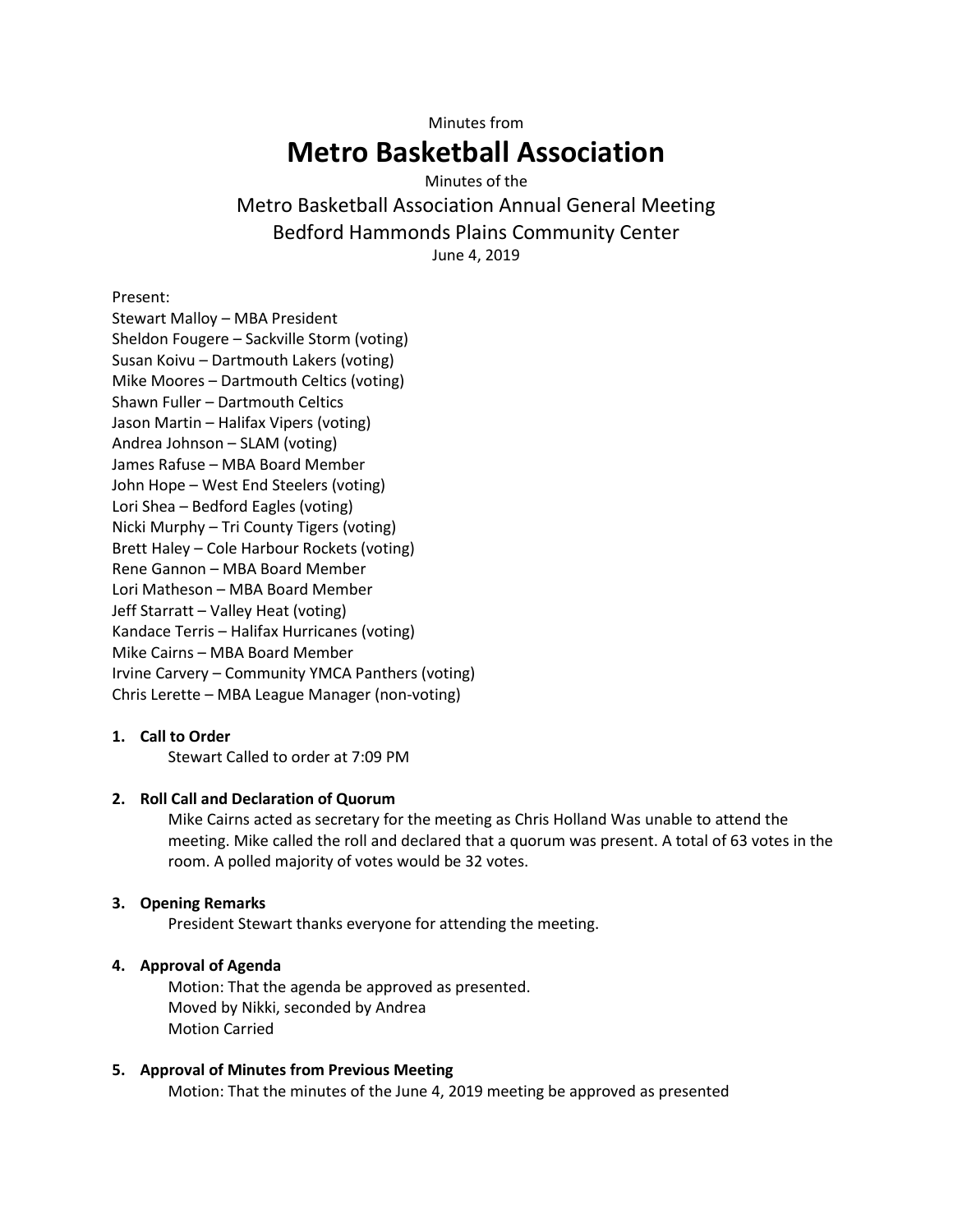Moved by Andrea, seconded by Nikki Motion Carried.

#### **6. President's Report**

Stewart delivered the Presidents Report. Motion: To accept the President's Report as submitted Moved by Lori Shea, Seconded by John Hope Motion Carried.

#### **7. Financial Report**

Financial report delivered by Chris Lerette as Shane was not available. No concerns were expressed. Motion: To accept the financial report and statements as submitted Moved by Andrea, seconded by Nikki. Motion Carried.

# **8. League Manager's Report**

Written report was submitted. Chris Lerette reviewed some key points. Rene suggested that the gyms that will be used in Dartmouth be announced. It was believed that this will increase the number of scorekeepers that will participate. Motion: to accept the league manager's report as submitted Moved to approve by Andrea, seconded by Lori. Motion Carried.

#### **9. Standing Committee Reports**

9.1. Rules Committee

Report delivered by Mike Cairns. A rule clarification was suggested. There was a typo and the word "not" was to be changed to "no". Motion: To approve the rule clarification as presented Moved by Jeff, seconded by John Hope

#### Motion passed.

9.2. Constitution & By Laws Committee

Report delivered by Stewart as Chris Holland was not available. There was a recommendation by the committee that a change be made to the constitution to make it clear and in agreement with the rules. There was an amendment suggested to set a time frame on the hearing of the appeal. After a group discussion it was suggested that " the appeal shall be heard by the MBA within a timely fashion" be added to the amendment.

Motion: To approve the changes to the constitution as amended Moved by Jason, seconded by Nikki Motion carried.

- 9.3. Personnel Committee nothing to report
- 9.4. Discipline Committee Adhoc based, no report

#### **10. Fee Structure for 2019/2020 Season**

Chris Lerette discussed the fee structure for the 2019-2020 season. He touched on the fact that scorekeepers costs would need to go up slightly to ensure that they were making minimum wage. A